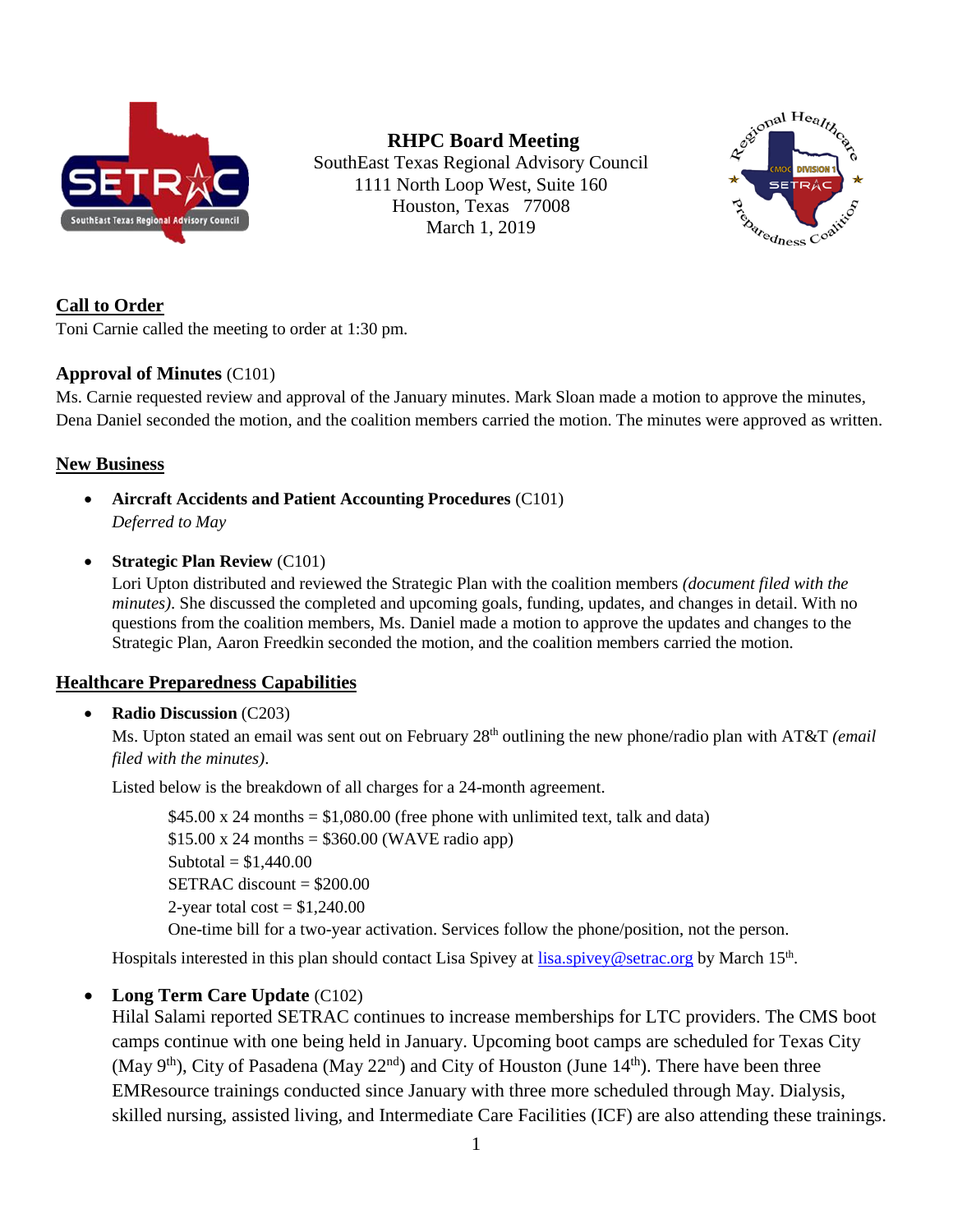Mr. Salami reported the After Action Report is ready for the Texas Soaker Exercise held in 2018. There are 90 agencies registered so far for the Operation Blindside Exercise scheduled for the spring. SETRAC will be leading a Medical Countermeasure training on the SNS program for this population to help prepare them for the upcoming DSHS exercise. Other trainings going on in the region are plan review, after action report, and exercise design. He is also working to obtain CEUs for the boot camps and symposium to include LTC administrators, social workers, and nurses.

## • **Training and Exercise Update** (C104)

John Wingate distributed and reviewed the upcoming training and exercise schedule (document filed with the minutes). He announced the Operation Blindside tabletop exercises are coming up the end of March and first of April for the corridors, and the Operation Blindside functional exercise will be held on May 1 and 2. With this year's scenario, he suggested the facilities/agencies have an administrative, emergency management, and clinical representative that are familiar with mass casualty events, attend the exercises.

#### • **EMTF Update** (C306)

Mark Sastre reviewed and distributed upcoming EMTF events. He reported University of Texas Health, Lyndon B. Johnson Hospital (LBJ) and Memorial Hermann Life Flight have submitted a Memorandum of Agreement (MOA). There are twenty-three people going to South Padre Island in March to operate a 24/7 Type 1 Mobile Medical Unit (MMU) during spring break. Fort Bend's AMBUS is complete and almost ready for regional response. Another RN Strike Team full-scale deployment will occur during the May 1<sup>st</sup> Operation Blindside exercise.

## **Sub-Committee Updates**

## **RHPC Award of Excellence Committee** (C104)

Ms. Carnie reported the committee members have revised the RHPC Award of Excellence application (Tier 1 criteria and developed a packet based on the requirements for the LTC group). The revised application will be uploaded to the website soon. The deadline for submitting applications is August  $31<sup>st</sup>$ .

#### **Symposium Planning** (C104)

Ms. Upton reported the venue and beach party details (Tipsy Turtle, band, food truck, shuttles, etc.) have been confirmed. The "Call for Presentations" has been sent out and she asked the coalition members to distribute the packet to their contacts. She announced the symposium has a new host hotel policy due to past cancellations after the room block is closed. There is a minimum two-night stay at the San Luis and Hilton (details will be posted on the symposium registration page). There is also a referral program for first time attendees in place this year. Anyone referring a first-time attendee will receive a \$25 discount, up to 10 referrals which will earn a free registration. You must be registered and paid for the symposium to refer individuals and discount reimbursements will be refunded after registration closes (details will be posted on the symposium registration page).

#### **Special Populations Workgroup**

Tina Rose provided an overview of this new workgroup that met on February 21 to discuss a variety of challenges that need to be addressed within our region. This workgroup was referred to as "special populations"; however, since a goal of this workgroup is to analyze best practices and create whitepapers to address various topics, the attendees chose the name "Regional Analysis Workgroup." The first topic under review will be Pediatrics. Please refer to the February 21 meeting notes for more information (see attached). The workgroup meets monthly. To join this RHPC workgroup please e-mail Lisa Spivey [\(lisa.spivey@setrac.org](mailto:lisa.spivey@setrac.org) ) and both co-chairs: Tina Rose [\(Tina.Rose@HoustonTx.gov\)](mailto:Tina.Rose@HoustonTx.gov) and Ezreal Garcia [\(ezreal.garcia@sfachc.org\)](mailto:ezreal.garcia@sfachc.org). Ms. Upton requested that the workgroup review the old regional pediatrics annex to identify the best practices as we may be asked to have a regional pediatrics plan moving forward next year.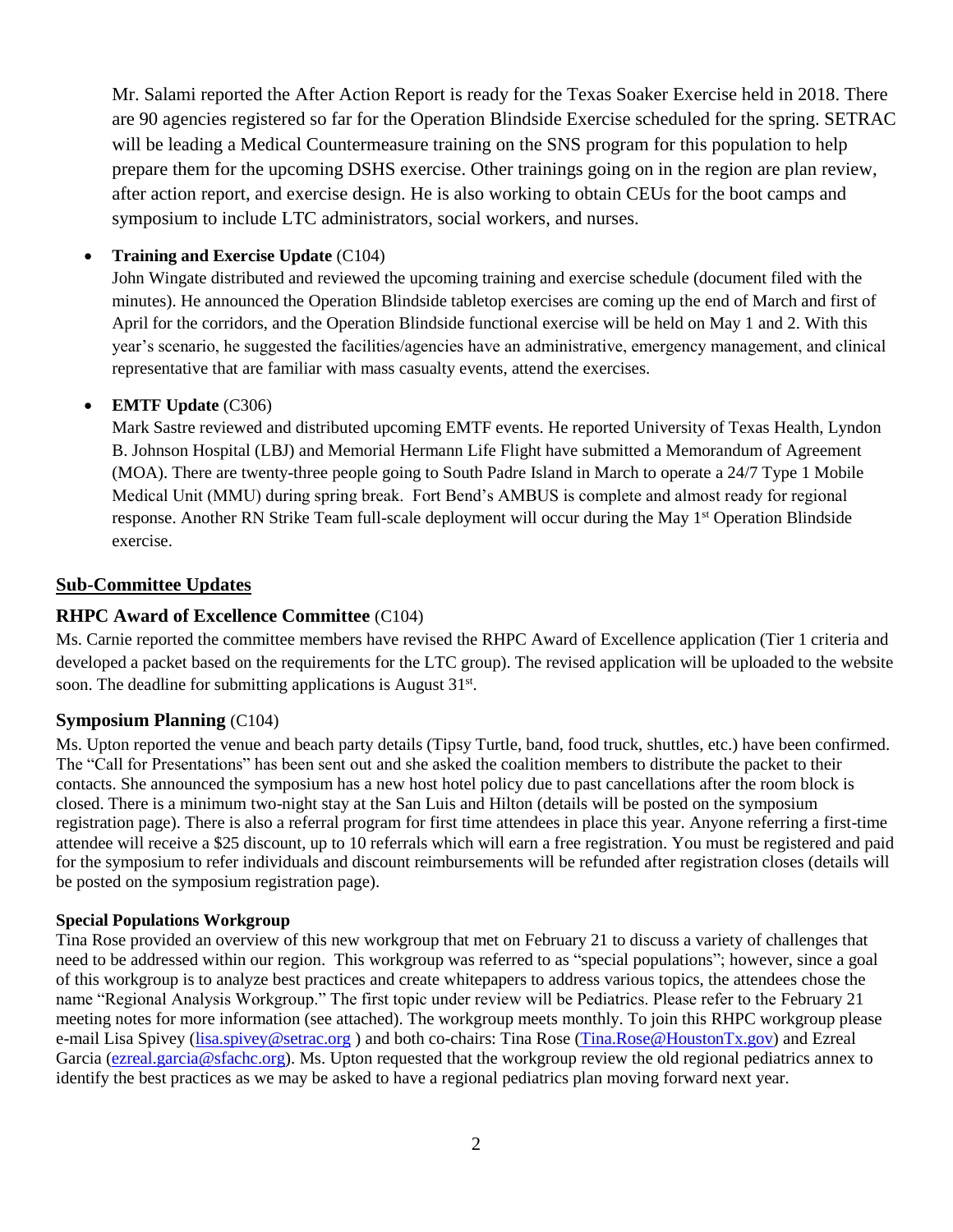#### **Standard Crisis of Care Guidance**

Mike Mastrangelo reported the workgroup has reviewed the Standard Crisis of Care Guidance. He advised the coalition members it is available as a template and can be customized as needed. The template will be posted on the SETRAC website under "Preparedness Templates".

# **Corridor Updates** (C101)

- 1. **Downtown Corridor** Amy Lopez reported the corridor members met in February. They have decided to combine the tabletop exercise and April meeting and are scheduled to meet on March 28<sup>th</sup> at MD Anderson from 9:00 am to 12:00 pm. She announced today's radio check went well and the participation numbers were good.
- 2. **South Corridor** The South Corridor tabletop exercise is scheduled for March 27<sup>th</sup>. Representatives from the South Corridor recently attended training in Anniston.
- 3. **East Corridor** The East Corridor tabletop exercise is scheduled for March 25th at Chambers County from 9:00 am to 12:00 pm. Representatives from the East Corridor recently attended training in Anniston.
- 4. **West Corridor** Ms. Carnie reported the West Corridor tabletop exercise is scheduled for March  $29<sup>th</sup>$  at Cypress Creek EMS Training Facility from 1:00 to 5:00 pm. Dena Daniel gave an update on the January meeting where they conducted hands-on EMTrack mobile app training. Ms. Upton reported an incoming patient notification tracking pilot via EMTrack will begin March 18<sup>th</sup>. The pilot will be between Harris County Emergency Corps (three units), HCA Houston Northwest Hospital, and Kingwood Medical Center for a month. She will give an update at the next meeting.
- 5. **North Corridor** Gary Litton reported the next North Corridor meeting is scheduled for March 5<sup>th</sup> where they will be discussing the regional exercise, and John Wingate will give an overview of the SETRAC trainings. The North Corridor tabletop exercise is scheduled for April 4<sup>th</sup> at CHI St. Luke's Health Memorial in Lufkin from 1:00 to 5:00 pm.

#### **Partner Updates** (C101)

#### **Public Health**

Bobbiejean Garcia (DSHS) stressed the importance of facility physicians knowing who to contact at their health department should they have questions regarding patients.

Justin Woodruff (DSHS) reported a medical countermeasures tabletop exercise is scheduled for next Thursday (March 7). There is still room if anyone is interested in being an observer and/or possibly an evaluator. The tabletop will be focusing on items that will be addressed in the full-scale exercise; such as, 60-day dispensing, deescalating of demobilization, etc. The full-scale exercise is planned for the end of October. Ms. Upton gave a summary of SETRAC's role in dispensing medications to the hospitals and how the process will work.

# **Harris County OEM**

Mark Sloan reported on current weather conditions and the ongoing rainfall. Harris County is monitoring the rodeo through March  $17<sup>th</sup>$ , and they continue to support Chambers County with resource requests since the aircraft disaster on Saturday.

#### **SHSP/RCPI Update**

#### **(State Homeland Security Program/Regional Catastrophic Preparedness Initiative)**

The Texas Medical Center (TMC) Pandemic Influenza Preparedness and Response Guide was first drafted in 2009. This document has now been redrafted into an all-hazards Preparedness and Response Guide template for the TMC. Ms. Rose is working with Warren Porter, TMC Emergency Manager and other TMC professionals to update this document with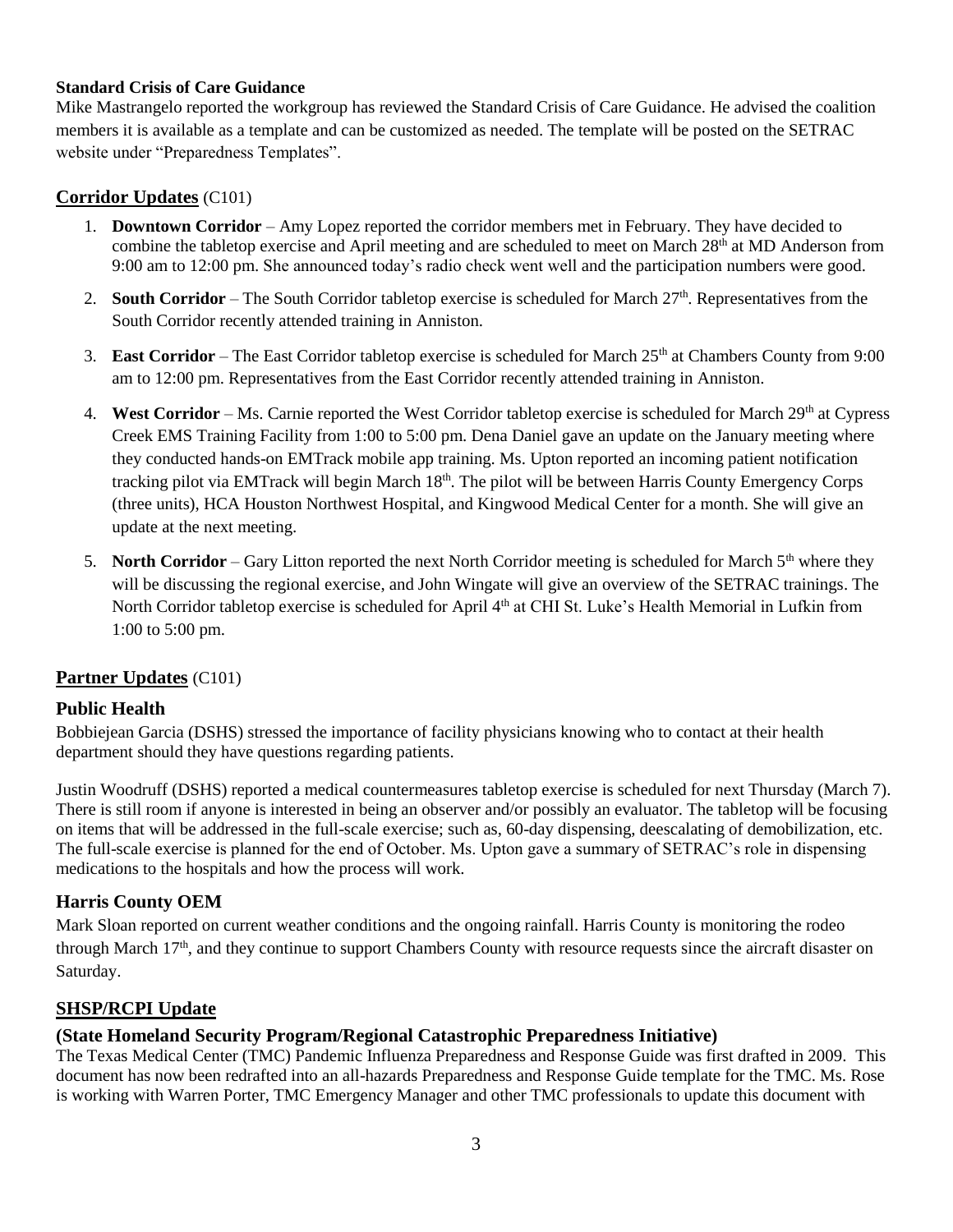more current response and preparedness activities relative to the TMC. They hope to have a final draft completed by April or May 2019.

Tina Rose is currently working with the Texas Gulf Coast Regional Volunteer Organizations Active in Disasters (TGCRVOAD) to create a 'Regional VOAD Coordination Plan.' A final draft of this new plan will be tested in a tabletop exercise on May 8<sup>th</sup> at TranStar. The document may be revised after the exercise, then released for use in the region by VOADs and Non-Governmental Organizations (NGOs) in June 2019.

### **UASI/RCPI Update**

The regional UASI Planners will be creating a peer planning workshop on "Recovery" over the next few months, more information to follow. The Executive Committee met on March 1<sup>st</sup> to select the recommended annual UASI funding to projects within the region. The Health and Medical Committee updates would be shared by Ms. Upton.

#### **EMS**

No update.

## **HOSPITALS/AGENCIES**

#### **UTMB**

Mr. Mastrangelo announced their annual Chemical Symposium and Exercise is scheduled for March 28<sup>th</sup> at College of the Mainland conference center in Texas City. They are partnering with the Complex Coordinated Terrorist Attacks (CCTA) project in Galveston with simultaneous attacks; one in Kemah with chlorine and one in Texas City with ammonia. On March 29<sup>th</sup>, a group from Countering Weapons of Mass Destruction is scheduled to run a workshop for the local officials on a new decision support tool they are piloting to be used in chemical incidents.

#### **Michael E. DeBakey VA Hospital**

Danny Shine gave an update on a power outage that occurred at one of their community-based outpatient clinics in Richmond on February 8<sup>th</sup>. He announced Michael E. DeBakey VA Hospital, along with their emergency management program network, will be hosting an Emergency Management Conference on April 8<sup>th</sup>-11<sup>th</sup> in St. Louis, Missouri. SETRAC will be presenting on Hurricane Harvey – Mitigation, Planning, Response, and Recovery from a coalition perspective.

#### **Texas Children's Hospital (TCH)**

Aaron Freedkin reported TCH is in the process of planning a Patient Reception Center full-scale exercise for the Radiation Injury Therapy Network (RITN). No date or location has been confirmed, but they are hoping to secure Ellington Field or Sugar Land Airport. On February  $27<sup>th</sup>$ , TCH conducted an active shooter functional exercise out of their healthcare building with five police agencies participating. They also put 175 employees from the health plan through three sessions of active shooter.

#### **Open Discussion/Other**

No further business or discussion.

#### **Adjourn**

There being no further business or discussion, Ms. Carnie adjourned the meeting at 2:35 pm. The next RHPC meeting is scheduled for Friday (May 3, 2019) at the SETRAC office.

#### **Attendees**

Amber Johnson, Miguel Garcia, Fritz Kuebler, Fidel Calvillo, Gloria Kologinczak, John Wingate, John Franks, Dena Daniel, Aaron Freekin, Mark Sloan, Toni Carnie, Justin Woodruff, Devina Patel, Amy Lopez, Jim Bunch, Kevin Hunt, Lori Upton, Hilal Salami, David Cramer, Danny Shine, Bobbiejean Garcia, Mike Mastrangelo, Cynthia Quinones, Kat Samuel, Roxie Ward, William Banks, Phyllis Bertash, Traci Breland, Lesa Cordova,